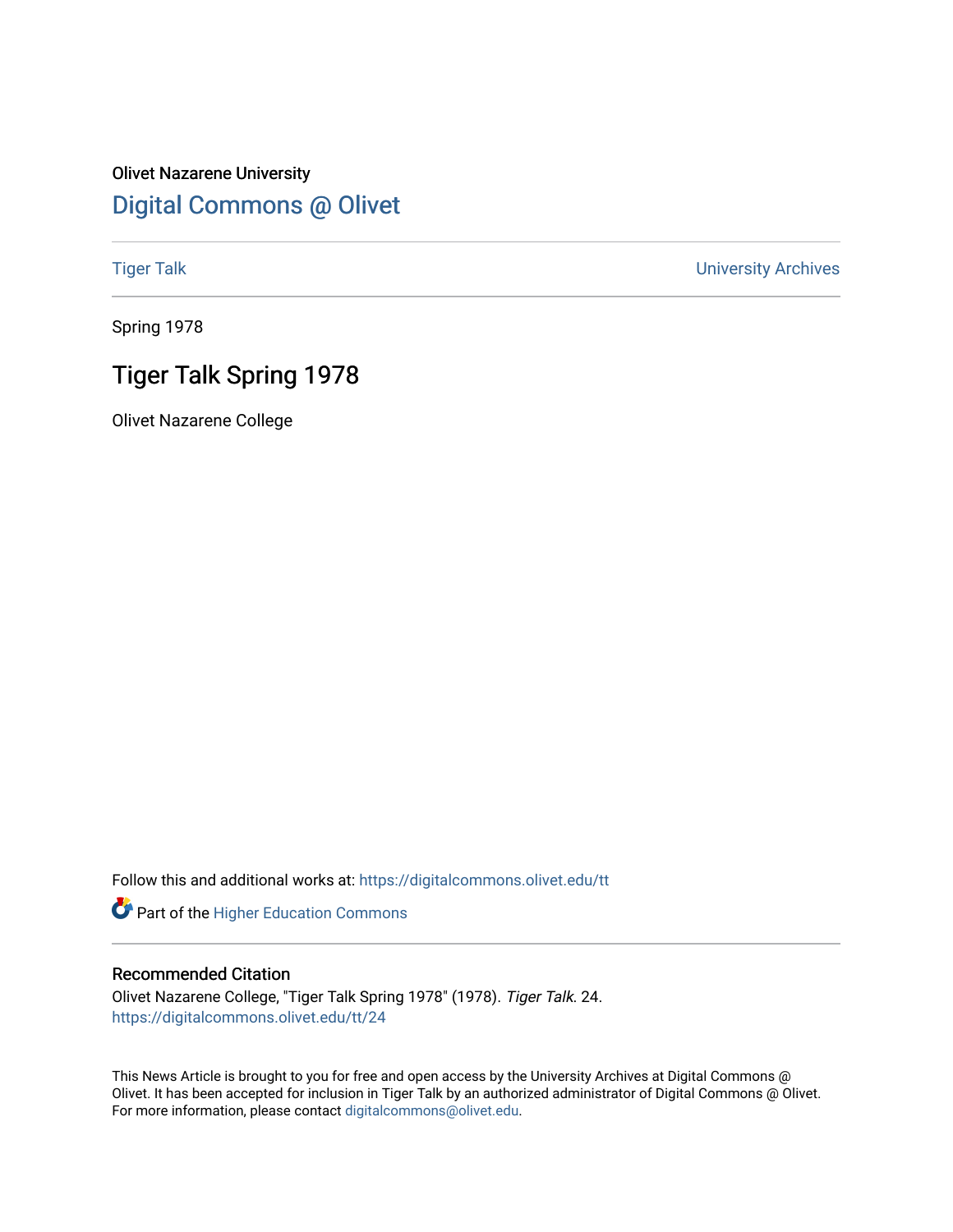# **Tigertalk**

 **ANNOUNCEMENTS AND NEWS FOR THE ONC COMMUNITY PUBLISHED FOR EACH SCHOOL WEEK BY THE DEAN OF STUDENTS ■ COPY DEADLINE 11 :30 A.M. MONDAY**

Wednesday, February 1, 1978

## CHAPEL FOR THE WEEK:

We welcome you back to Olivet for the beginning of our second semester. Our prayer is that this second semester will be the best in every way that you have ever had. To our new freshman and transfer students, we extend to you a special welcome. This morning begins the first service of our opening convention. Chapel will be Wednesday, Thursday, and Friday this week. We are honored to have our own President, Dr. Leslie Parrott speaking in all three Chapel services. Our special music will be by Bob Bishop and Greg Evensen from Olathe, Kansas. We welcome these two men to our great campus. Let's be much in prayer for our opening convention.

## CAREER PLANNING AND PLACEMENT:

We are pleased to announce the sixth annual national newspaper food editors internship competition. An opportunity for college juniors and seniors to compete for a ten week paid'intership on the food staff of a major newspaper during the summer of 1978. The deadline for entries is April 1, 1978. This is open to juniors and seniors who are majoring in Journalism or Home Ec. For more information contact Career Planning and Placement Office.

## COLLEGE CHURCH:

College Church is sponsoring a Prayer Life Seminar by Glaphre. The date for this seminar is Feb. 21, 22, and 23. The cost is \$10, payable up until Feb. 21.

## CORRECTIONS ON SPRING SCHEDULE:

| <b>NUMBER</b> | <b>SEC</b> | <b>TITLE</b>                       |                         | CR TIME          | <b>DAY</b> | INSTR.     | RM.               |
|---------------|------------|------------------------------------|-------------------------|------------------|------------|------------|-------------------|
| $11 - 105$    | 00         | Crafts                             | $\overline{2}$          | $10:40 - 11:35$  | MW         | Bishop     | A037              |
| 11-105        | 01         | Crafts                             | $\overline{2}$          | $10:40 - 11:35$  | TН         | Bishop     | A037              |
| $11 - 249$    | 00         | Ed & Dev Psychology                | 3                       | 10:40            | MWF        | Furbee     | W160              |
| $11 - 249$    | 01         | Ed & Dev Psychology                | 3                       | 12:50            | <b>MWF</b> | Walls      | A208              |
| $12 - 364$    | 00         | Children's Literature              | $\overline{2}$          | $3:50 - 5:40$    | T          | Baker      | L007              |
| $13 - 202$    | 01         | Educational Psychology             | 4                       | 10:40            | <b>MWF</b> | Furbee     | W160              |
| $13 - 202$    | 02         | Educational Psychology             | 4                       | 12:50            | <b>MWF</b> | Walls      | A208              |
| $14 - 112$    | 01         | <b>BL. IV Tennis (M)</b>           | $\frac{1}{2}$           | 8:35             | MW         | Watson     | GY                |
| $14 - 112$    | 02         | BL. IV Tennis (M)                  | $\frac{1}{2}$           | 10:40            | МW         | Watson     | GΥ                |
| $14 - 471$    | 00         | BL III Organization & Adm. of P.E. | $-3$                    | $7:30 - 9:10$    | MWF        | Ward       | B193              |
| $15 - 222$    | 00         | Basic Concepts in Nursing          | $\overline{\bf{8}}$     | $7:30 - 9:30$    | <b>MWF</b> | Salzman    | W1 54             |
| $21 - 101$    | 00         | Introduction to Fine Arts          | 3                       | 8:35             | <b>MWF</b> | Collins    | W137              |
| $25 - 481$    | 00         | Instr. Lit. & Conducting           | $\overline{\mathbf{2}}$ | 10:40            | тн         | Hopkins    | G102              |
| 32-109        | 04         | Intro. to Prose                    | $\overline{2}$          | 11:45            | тн         | Baker      | A306              |
| $32 - 110$    | 01         | Intro. to Poetry                   | $\overline{2}$          | 10:40            | MW         | Jorden     | R <sub>104</sub>  |
| $32 - 110$    | 02         | Intro. to Poetry                   | $\overline{2}$          | 10:40            | тн         | Jorden     | A306              |
| $32 - 111$    | 02         | Intro. to Drama                    | $\overline{2}$          | 7:30             | т н        | Foote      | A408              |
| $32 - 226$    | 02         | 18th Century Eng. Lit.             | 3                       | $2:20 - 3:40$    | T H        | Jorden     | A413              |
| $32 - 327$    | 00         | 19th Century Eng. Lit.             | 3                       | 11:45            | MWF        | Jorden     | $\overline{A413}$ |
| $32 - 354$    | 00         | American Lit: Dickenson to Present | 3                       | 10:40            | MWF        | Finger     | A310              |
| $32 - 363$    | 00         | Greek & Roman Classics             | 3                       | $2:20 - 3:40$    | тн         | Foote      | A408              |
| $33 - 302$    | 00         | Lev II (b) French Culture & Civ.   | 5                       | 1:55             | $M-F$      | Trylong    | $\overline{A310}$ |
| 34-101        | 02         | Fundamentals of Speech             | 3                       | 8:35             | MWF        | Vanciel    | $\overline{W160}$ |
| $34 - 101$    | 03         | Fundamentals of Speech             | 3                       | 10:40            | MWF        | Vanciel    | A306              |
| $34 - 359$    | 00         | Persuasion                         | 3                       | $8:00 - 9:25$    | T H        | Kale       | R175              |
| $34 - 364$    | 00         | Experimental Drama                 | 3                       | $2:20-3:40$      | T H        | Hill       | L007              |
| $42 - 140$    | 00         | Hygiene                            | $\overline{2}$          | 2:20             | T H        | Witthoff   | W137              |
| $42 - 056$    | 04         | Microbiology Lab - ADD             |                         | $5:10 - 7:10$    | тн         |            |                   |
| $42 - 073$    | 02         | Molecular Biology Lab - ADD        |                         | $10:40 - 1:20$   | H          |            |                   |
| $45 - 362$    | 00         | Calculus IV                        | 3.                      | 12:50            | <b>MWF</b> | Atkinson   | R146              |
| $51 - 332$    | 00         | BL. III New Testament Greek        | 3                       | 7:30             | M-F        | Woodruff   | A209              |
| $51 - 378$    | 00         | Old Testament Prophets             | 5                       | 11:45            | $M-F$      | Woodruff   | A408              |
| 52-141        | 01         | Intro. Philosophical Systems       | $\overline{2}$          | $12:50 - 1:45$   | T H        | Lilienthal | $\overline{A307}$ |
| $53 - 365$    | 00         | Christian Education of Adults      | $\overline{2}$          | $1:55 - 3:45$    | H.         | Bowling    | A403              |
| $54 - 115$    | 00         | Fundamentals of Christian Service  | 3                       | 7:30             | MWF        | Ellwanger  | A410              |
| $54 - 223$    | 01         | Christian Doctrine                 | 5.                      | $8:00 - 9:30$    | MWF        | Dean       | $\overline{A201}$ |
| $62 - 359$    | 00         | Business Correspondence            | 3                       | 11:45-1:15       | тн         | Marquart   | A403              |
| 63-106        | 02         | Principles of Accounting           | 3                       | 10:40            | MWF        | Anderson   | R175              |
| $64 - 112$    | 00         | Principles of Economics            | 3                       | 8:35             | MWF        | MacKay     | R104              |
| 65-486        | 00         | Civil War & Reconstruction         | 3                       | 8:35             | <b>MWF</b> | Humble     | A403              |
| $67 - 122$    | 00         | Food Preparation                   | $\overline{\mathbf{3}}$ | $12 - 50 - 3:40$ | т          | Greenawalt | CO13              |
| $67 - 022$    | 01         | Food Preparation Lab               |                         | $10:40 - 12:40$  | н          | Greenawalt | CO10              |
| $67 - 352$    | 00         | Consumer Economics                 | $\mathbf{2}$            | $6:30-8:20p.m.$  | т          | Greenawalt | CO13              |
| $67 - 367$    | 00         | Quantity Foods                     | 3                       | $11:45 - 1:45$   | <b>MW</b>  | Kindred    | C013              |
|               | 00         | Diet Therapy                       | 3                       | 8:35             | <b>MWF</b> | Kindred    | C013              |
| $67 - 370$    | 00         | Projects                           |                         | $1-3$ TBA        | тн         | Greenawalt |                   |
| $67 - 496$    |            |                                    |                         |                  |            |            |                   |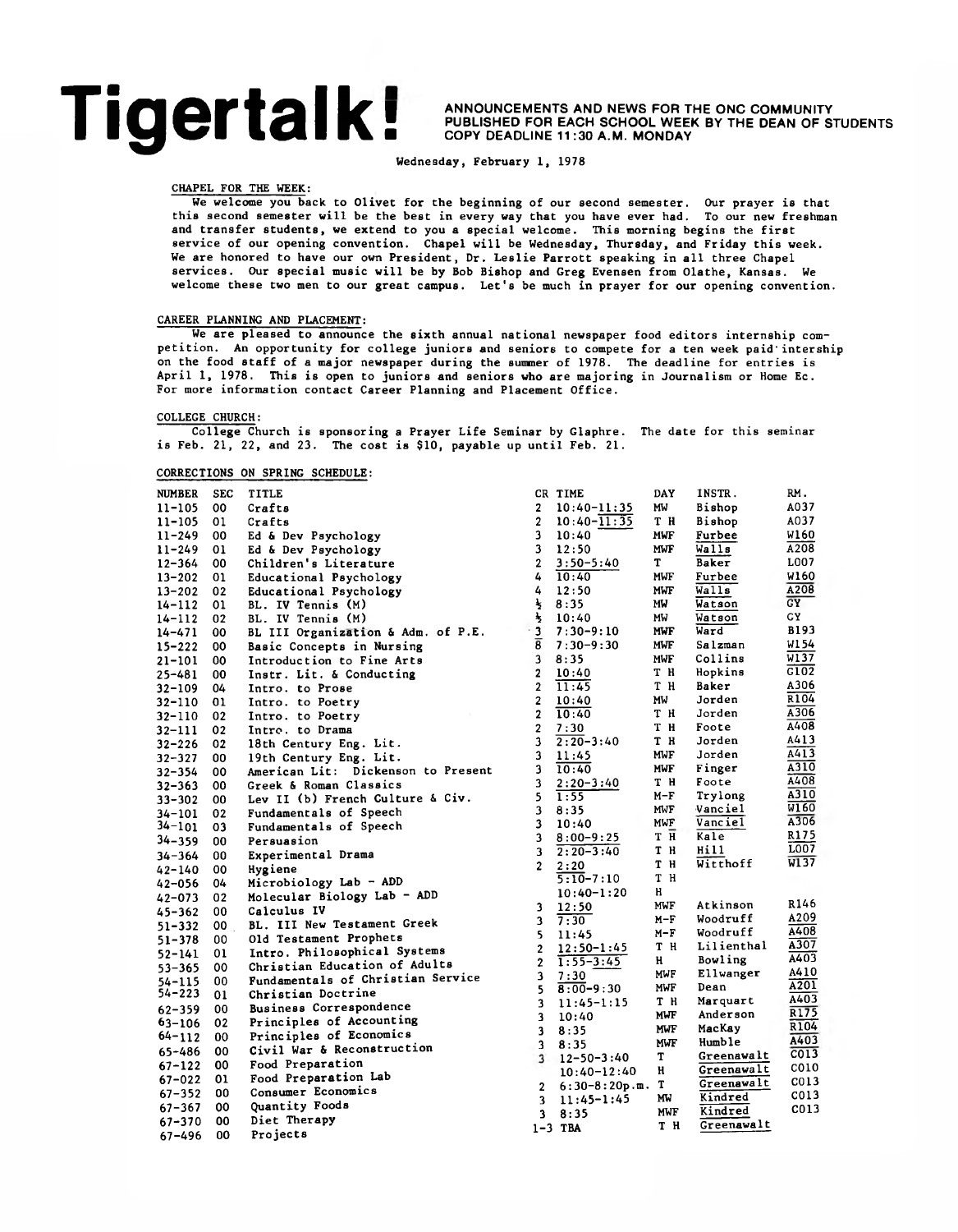| 00  | Community Analysis       |                                        | $4:05 - 6:50$ | M               | Jennings   | A014                                      |
|-----|--------------------------|----------------------------------------|---------------|-----------------|------------|-------------------------------------------|
|     |                          |                                        |               |                 |            |                                           |
| -00 | Johannine Literature     |                                        | $4:05 - 6:50$ | M               |            | A209                                      |
| -00 | Biblical Interpretation  | 3.                                     | 7:00          | H               |            | A306                                      |
| -00 | World Missions           |                                        | $4:05 - 6:50$ | H               | Ellwanger  | A306                                      |
| -00 | Wesleyan Theology        |                                        | $4:05 - 6:50$ | т               | Benner     | A306                                      |
|     |                          |                                        |               |                 |            |                                           |
| 00  | Intro. to Research       |                                        |               |                 |            | A411                                      |
| 13  | Freshman Composition     | 3.                                     | 10:40         | MWF             | Baker      | $\frac{\overline{A403}}{\overline{W137}}$ |
| 01  | U.S. History             | 3.                                     | 11:45         | <b>MWF</b>      | Stocks     |                                           |
| 00  | Curriculum and Methods   | 5.                                     | 11:45         | $M-F$           | Wickland   | $\overline{\text{W}160}$                  |
| 00  | Lev. I (b) Inter, German |                                        | 10:40         | $M-F$           | Lilienthal | $\overline{A301}$                         |
|     | Religion                 | Graduate Studies<br>Additional Changes |               | $10:40 - 12:40$ | v          | Dean<br>Hendrick                          |

## GIRLS SOFTBALL TEAM:

For all those interested in the girls softball team, there will be an important meeting Wednesday, Feb. 8 at 4:30 in the gym. Please be there.

#### $HOUS ING:$

Someone to live-in and watch young child - weekends free - pay \$50 a month for rent and expenses - call Alice Armstrong at 933-9578 after 5p.m.

Someone to live-in with an elderly lady  $-$  nice home  $-$  must be willing to share household responsibilities - near the school. Call 932-9465 for more information.

## **NORTHWESTERN ILLINOIS DISTRICT:**

There will be a coffee hour for all students from the Northwestern Illinois District at the invitation of Dr. and Mrs. Floyd Pounds. Meet in the Round Table area Monday, Feb. 6 from 9a.m. to 11 a.m.

## PART - TIME JOB:

Champaign First Church of the Nazarene is looking for a part-time Music Director that would be graduating this spring. They are looking for a married or single person and would also help you to locate jobs in the area. Interviews will be held Feb. 7 at 1 p.m. in the Faculty Lounge in Ludwig Center.

## REGISTRAR'S OFFICE: TO ALL GRADUATING SENIORS

1. If you plan on graduating either in May or August 1978 be sure you have had or will have a GRAD CHECK this school year. If you have not had one your name does not appear on the graduation list. Call the Registrar's Office now (5201) to make an appointment.

2. Please stop by the Registrar's Office and check the list to be sure your degree, the name on the diploma and the hometown are all correct. The diplomas will be ordered within a few days, so it is imperative that you stop by and take care of these matters right away.

3. We will be sending in the CAP AND GOWN order very soon, so check on your order while in the Registrar's Office.

4. The Representative from Josten's will be on campus soon to take orders for your commencement announcements. Watch for announcements concerning this.

5. Before receiving your cap and gown or diploma in May, you will have to have a clearance card. Go to the Bursar's Office, pay \$21 graduation fee (this pays for the Cap and Gown, and Diploma) have the Bursar, Financial Aids and the Library sign this card and bring it to the Registar's Office.

### WRA:

The Archers will be in Concert tonight Wed., Feb. 1 at 8:30p.m. in Chalfant Hall. Tickets are only \$2.00 each. Come and enjoy one of the nations top gospel groups and begin your semester right.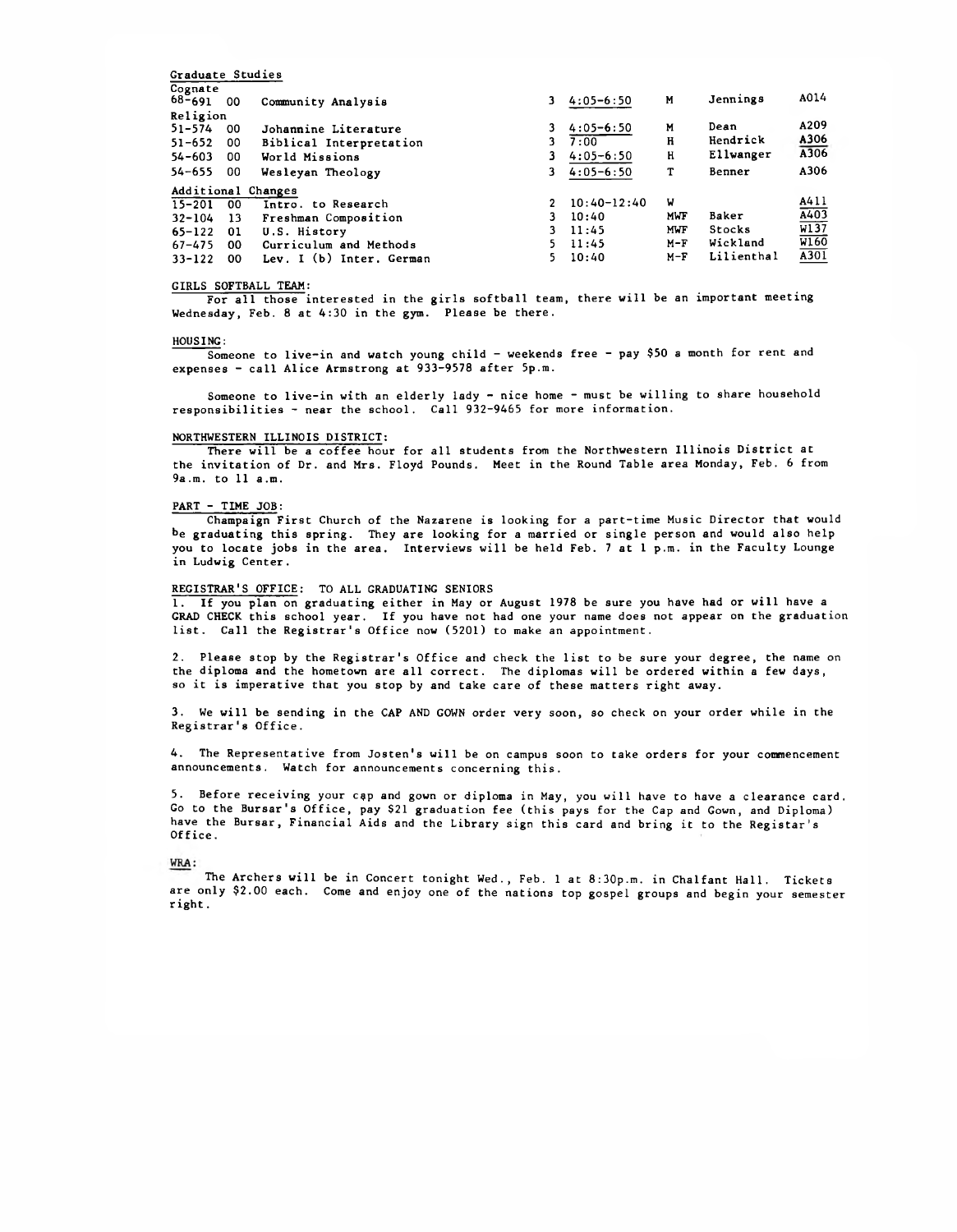## **Tigertalk!**

**ANNOUNCEMENTS AND NEWS FOR THE ONC COMMUNITY PUBLISHED FOR EACH SCHOOL WEEK BY THE DEAN OF STUDENTS COPY DEADLINE 11 :30 A.M. MONDAY**

Tuesday, February 7, 1978

CHAPEL FOR THE WEEK

Tuesday : Rev. John Hay, District Superintendent for the Indianapolis District. Wednesday: Dr. liam P. Wilson, Psychologist from the Duke University Medical School. Thursday : Dr. W. Martin, District Superintendent for the Eastern Michigan District, and Chairman of the Board of Trustees for Olivet Nazarene College.

## COLLEGE BOOKSTORE:

Be sure to get your textbooks as soon as possible. Return of our overstock will start in about ten days.

## COLLEGE CHURCH:

College Church is sponsoring a Prayer Life Seminar by Glaphrè Gilliland. The date for this seminar is February 21, 22, and 23. The cost is \$10, payable up until February 21.

COLLEGE POST OFFICE:

Please be advised that Valentines without full name and box number are undeliverable at College Post Office

## CORRECTIONS ON SPRING SCHEDULE:

| <b>NUMBER</b>    | <b>SEC</b> | <b>TITLE</b>                                          |                         | CR TIME          | DAY        | INSTR.     | RM.              |
|------------------|------------|-------------------------------------------------------|-------------------------|------------------|------------|------------|------------------|
| $11 - 105$       | 00         | Crafts                                                | $\overline{2}$          | $10:40 - 11:35$  | МW         | Bishop     | A037             |
| $11 - 105$       | 01         | Crafts                                                | $\overline{c}$          | $10:40 - 11:35$  | тн         | Bishop     | A037             |
| $11 - 249$       | 00         | Ed & Dev Psychology $-$ As of Feb. 3                  | 3                       | 10:40            | <b>MWF</b> | Furbee     | W137             |
| $11 - 249$       | 01         | Ed & Dev Psychology                                   | 3                       | 12:50            | MWF        | Walls      | A208             |
| $12 - 364$       | 00         | Children's Literature - As of Feb. 3                  | $\overline{a}$          | $3:50 - 5:40$    | T          | Baker      | A208             |
| $13 - 202$       | 01         | Educational Psychology                                | 4                       | 10:40            | MWF        | Furbee     | W160             |
| $13 - 202$       | 02         | Educational Psychology                                | 4                       | 12:50            | MWF        | Walls      | A208             |
| $14 - 112$       | 01         | BL. IV Tennis (M)                                     | ¥                       | 8:35             | MW         | Watson     | GY               |
| $14 - 112$       | 02         | BL. IV Tennis (M)                                     | $\frac{1}{2}$           | 10:40            | MW         | Watson     | GY               |
| $14 - 471$       | 00         | BL III Organization & Adm. of P.E.                    | 3                       | $7:30 - 9:10$    | <b>MWF</b> | Ward       | B193             |
| $15 - 222$       | 00         | Basic Concepts in Nursing                             | 8                       | $7:30 - 9:30$    | MWF        | Salzman    | W1 54            |
| $21 - 101$       | 00         | Introduction to Fine Arts                             | 3                       | 8:35             | <b>MWF</b> | Collins    | W137             |
| $25 - 481$       | 00         | Instr. Lit. & Conducting                              | $\overline{2}$          | 10:40            | тн         | Hopkins    | G102             |
| $32 - 109$       | 04         | Intro. to Prose                                       | $\overline{2}$          | 11:45            | тн         | Baker      | A306             |
| $32 - 110$       | 01         | Intro. to Poetry                                      | $\overline{2}$          | 10:40            | MW         | Jorden     | R104             |
| $32 - 110$       | 02         | Intro. to Poetry                                      | $\overline{2}$          | 10:40            | T H        | Jorden     | A306             |
| $32 - 111$       | 02         | Intro. to Drama                                       | $\overline{2}$          | 7:30             | T H        | Foote      | A408             |
| $32 - 226$       | 02         | 18th Century Eng. Lit.                                | 3                       | $2:20 - 3:40$    | т н        | Jorden     | A413             |
| $32 - 327$       | 00         | 19th Century Eng. Lit.                                | 3                       | 11:45            | MWF        | Jorden     | A413             |
| $32 - 354$       | 00         | American Lit: Dickenson to Present                    | 3                       | 10:40            | MWF        | Finger     | A310             |
| $32 - 363$       | 00         | Greek & Roman Classics                                | 3                       | $2:20 - 3:40$    | тн         | Foote,     | A408             |
| $33 - 302$       | 00         | Lev II (b) French Culture & Civ.                      | 5                       | 1:55             | $M-F$      | Trylong    | A310             |
| 34-101           | 02         |                                                       | 3                       | 8:35             | MWF        | Vanciel    | W160             |
| $34 - 101$       | 03         | Fundamentals of Speech<br>Fundamentals of Speech      | 3                       | 10:40            | MWF        | Vanciel    | A306             |
| $34 - 359$       |            |                                                       | 3                       | $8:00 - 9:25$    | тн         | Kale       | R175             |
| $34 - 364$       | 00<br>00   | Persuasion<br>Experimental Drama                      | 3                       | $2:20-3:40$      | тн         | Hill       | L007             |
|                  | 00         |                                                       | $\overline{2}$          | 2:20             | T H        | Witthoff   | W137             |
| 42-140<br>42-056 | 04         | Hygiene                                               |                         | $5:10 - 7:10$    | T H        |            |                  |
| $42 - 073$       | 02         | Microbiology Lab - ADD<br>Molecular Biology Lab - ADD |                         | $10:40 - 1:20$   | H          |            |                  |
| $45 - 362$       | 00         | Calculus IV                                           | 3                       | 12:50            | MWF        | Atkinson   | R146             |
| $51 - 332$       | oo.        | BL. III New Testament Greek                           | 3                       | 7:30             | M-F        | Woodruff   | A209             |
| $51 - 378$       | 00         | Old Testament Prophets                                | 5                       | 11:45            | $M-F$      | Woodruff   | A408             |
| 52-141           | 01         | Intro. Philosophical Systems                          | $\overline{c}$          | $12:50-1:45$     | T H        | Lilienthal | A307             |
| $53 - 365$       | 00         | Christian Education of Adults                         | $\overline{\mathbf{c}}$ | $1:55 - 3:45$    | H          | Bowling    | A403             |
| $54 - 115$       | 00         | Fundamentals of Christian Service                     | 3                       | 7:30             | MWF        | Ellwanger  | A410             |
| 54-223           | 01         | Christian Doctrine                                    | 5                       | $8:00 - 9:30$    | MWF        | Dean       | A201             |
| $62 - 359$       | 00         | Business Correspondence                               | 3                       | $11:45-1:15$     | тн         | Marquart   | A403             |
| 63–106           | 02         | Principles of Accounting                              | 3                       | 10:40            | MWF        | Anderson   | R175             |
| $64 - 112$       | 00         | Principles of Economics                               | 3                       | 8:35             | MWF        | MacKay     | R104             |
| $65 - 486$       | 00         | Civil War & Reconstruction                            | 3                       | 8:35             | MWF        | Humble     | A403             |
| $67 - 122$       | 00         | Food Preparation                                      | 3                       | $12 - 50 - 3:40$ | т          | Greenawalt | C <sub>013</sub> |
| $67 - 022$       | 01         | Food Preparation Lab                                  |                         | $10:40 - 12:40$  | н          | Greenawalt | C010             |
|                  | 00         |                                                       | 2                       | $6:30-8:20p.m.$  | т          | Greenawalt | A024             |
| $67 - 352$       |            | Consumer Economics - As of Feb. 3<br>Quantity Foods   | 3                       | $11:45-1:45$     | МW         | Kindred    | C013             |
| $67 - 367$       | 00         |                                                       | 3                       | 8:35             | MWF        | Kindred    | C013             |
| 67-370           | 00         | Diet Therapy                                          |                         | $1-3$ TBA        | T H        | Greenawalt |                  |
| $67 - 496$       | 00         | Projects                                              |                         |                  |            |            |                  |
| Graduate Studies |            |                                                       |                         |                  |            |            |                  |
| Cognate          |            |                                                       |                         |                  |            |            | A014             |
| 68-691           | -00        | Community Analysis                                    | 3                       | $4:05-6:50$      | М          | Jennings   |                  |
| Religion         |            |                                                       |                         |                  |            |            | A209             |
| 51-574           | 00         | Johannine Literature                                  | 3                       | $4:05 - 6:50$    | M          | Dean       | A306             |
| $51 - 652$       | 00         | Biblical Interpretation                               | 3                       | 7:00             | н          | Hendrick   | A306             |
| $54 - 603$       | 00         | World Missions                                        | 3                       | $4:05 - 6:50$    | п          | Ellwanger  |                  |
| $54 - 655$       | 00         | Wesleyan Theology                                     | 3                       | $4:05 - 6:50$    | T          | Benner     | A306             |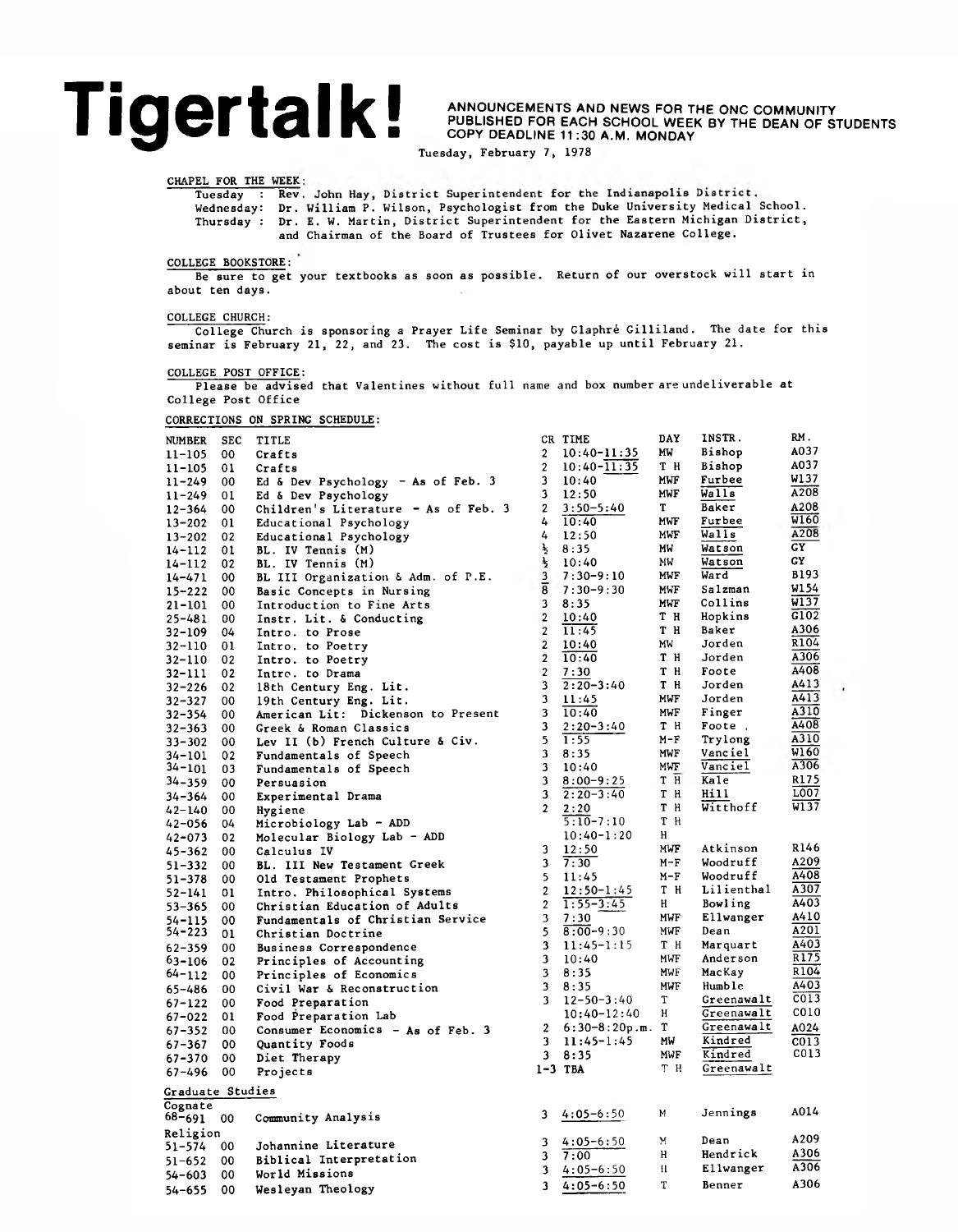| 00  | Intro. to Research                      |                                                                                           |             | W                                                                                                                                                                      |               | A411              |
|-----|-----------------------------------------|-------------------------------------------------------------------------------------------|-------------|------------------------------------------------------------------------------------------------------------------------------------------------------------------------|---------------|-------------------|
| -13 | Freshman Composition                    |                                                                                           |             | MWF                                                                                                                                                                    | Baker         | A403              |
| 01  | U.S. History                            |                                                                                           |             | MWF                                                                                                                                                                    | <b>Stocks</b> | W137              |
| -00 | Curriculum and Methods $-$ As of Feb. 3 |                                                                                           |             | $M-F$                                                                                                                                                                  | Wickland      | $\overline{CO13}$ |
| -00 | Lev. I (b) Inter. German                |                                                                                           |             | $M-F$                                                                                                                                                                  | Lilienthal    | A301              |
|     |                                         |                                                                                           |             |                                                                                                                                                                        |               | M101              |
|     | Practicum: Reading                      |                                                                                           | 10:40       | т                                                                                                                                                                      | Mayo          | LOO7              |
|     | Practicum: Math                         |                                                                                           |             |                                                                                                                                                                        |               | A209              |
|     | Community Health Nursing (Lab)          |                                                                                           | $1:00-2:00$ | н                                                                                                                                                                      | Hayes         | W153              |
|     | B1. III Church Administration           |                                                                                           |             | $M-F$                                                                                                                                                                  | Sayes         | A024              |
|     | Research Seminar                        |                                                                                           |             | МW                                                                                                                                                                     |               | W154              |
|     | -00<br>$11 - 366$                       | Additional Changes<br>Changes made as of February 3, 1978<br>Music for Elementary Schools |             | $2\quad 10:40-12:40$<br>$3 \quad 10:40$<br>$3 \quad 11:45$<br>$5 \quad 11:45$<br>$5 \quad 10:40$<br>$3 \quad 2:20-3:40$<br>10:40<br>10:40<br>3<br>$2 \quad 12:45-1:45$ | тн<br>н       | Eimer<br>Westfall |

### GIRLS SOFTBALL TEAM:

For all those interested in the girls softball team, there will be an important meeting Wednesday, Feb. 8 at 4:30 in the gym. Please be there.

## JOB OPPORTUNITIES:

Rev. Cordell Brown, Executive Director and Mr. David Jarrett, Camp Director from the Echoing Hills Residential Center Recreational Programs of Warsaw, Ohio will be in Ludwig Center hallway February 15 all day endeavoring to recruit students as Camp Counselors for their handicapped person's camp. If interested, meet these men in Ludwig Center hallway.

Champaign First Church of the Nazarene is looking for a part-time Music Director that would be graduating this spring. They are looking for a married or single person and would also help you to locate jobs in the area. Interviews will be held Feb. 7 at 1 p.m. in the Faculty Lounge in Ludwig Center.

## PSYCHOLOGY DEPARTMENT:

Dr. William P. Wilson will be speaking on the relationship between religious conversion and mental health Tuesday at 7:30 p.m. in Wisner, admission free. Dr. Wilson is an eminently qualified and widely recognized Christian psychologist from the Duke University Medical School. Dr. Wilson will be visiting select classes, speaking in Chapel this Wednesday, and to the faculty Wednesday afternoon. All interested students and faculty will have an opportunity to meet and talk **with** him by **casing to the** Round Table area for lunch on Wednesday between 11:30 and 1:00.

### REGISTRAR'S OFFICE: TO ALL GRADUATING SENIORS

1. If you plan on graduating either in May or August 1978 be sure you have had or will have a GRAD CHECK this school year. If you have not had one your name does not appear on the graduation list. Call the Registrar's Office now (5201) to make an appointment.

2. Please stop by the Registrar's Office and check the list to be sure your degree, the name on the diploma and the hometown are all correct. The diplomas will be ordered within a few days, so it is imperative that you stop by and take care of these matters right away.

3. We will be sending in the CAP AND GOWN order very soon, so check on your order while in the Registrar's Office.

4. The Representative from Josten's will be on campus soon to take orders for your commencement announcements. Watch for announcements concerning this.

5. Before receiving your cap and gown or diploma in May, you will have to have a clearance card. Go to the Bursar's Office, pay \$21 graduation fee (this pays for the Cap and Gown, and Diploma) have the Bursar, Financial Aids and the Library sign this card and bring it to the Registar's Office.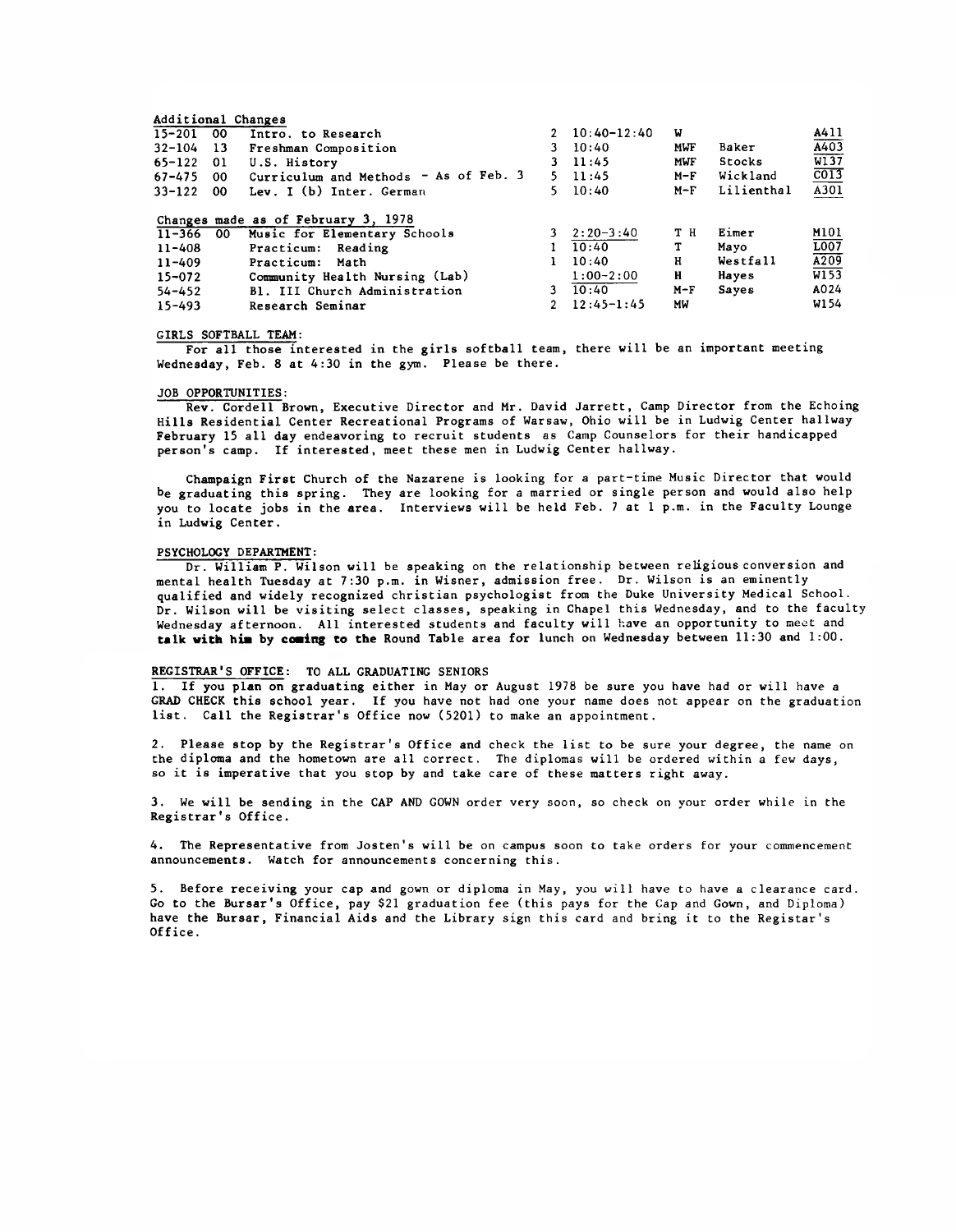## **Tigertalk**<br>**ANNOUNCEMENTS AND NEWS FOR THE ONC COMMUNITY**<br>COPY DEADLINE 11:30 A.M. MONDAY

**PUBLISHED FOR EACH SCHOOL WEEK BY THE DEAN OF STUDENTS COPY DEADLINE 11 :30 A.M. MONDAY**

Tuesday, February 21, 1978

## CHAPEL FOR THE WEEK:

Tuesday and Wednesday Rev. David J. Felter, pastor from Bloomington, Indiana First Church, will be the guest speaker.

Thursday - Mr. Harvey Wright.

## ATTENTION ALL STUDENTS:

WE HAVE DONE OUR BEST TO COMMUNICATE WITH ALL CONCERNING OUR PARKING PROBLEM. EVIDENTLY, WE HAVE FAILED. AT NO TIME ARE ANY STUDENTS PERMITTED TO PARK IN THE PARKING LOT BESIDE BURKE ADMINISTRATION BUILDING. ANYONE WHO CONTINUES TO PARK THERE WILL FORFEIT THEIR DRIVING PRIVILEGE ON CAMPUS. ALSO, NO CARS EXCEPT RESIDENT DIRECTOR'S ARE PERMITTED TO PARK LONGER THAN 15 MINUTES IN FRONT OF PARROTT AND McCLAIN HALL'S. PLEASE COOPERATE WITH THIS REQUEST.

#### CAREER CENTER:

There will be two summer publishing work shops at the New York University this summer, July 5 - 28. There will be two sessions, book and magazine publishing. For more information contact the Career Center.

Need a summer job? Spend it in Maine as a camp counselor, if you're at least 20 and have had previous camp counseling experience. For further information about position vacancies and allowances, contact the Career Center.

## COLLEGE CHURCH:

College Church is sponsoring a Winters Sport Night in Ludwig Center Sunday, March 5 half hour after church. There will be a film of the 1968 Winter Olympics, cartoons, and refreshments. Dress according to the theme.

Esther Nielson will be teaching an engaged couples class at College Church. The class will be held in room 103A.

## DEAN OF COLLEGE - Notice to all students:

For your consideration and our mutual understanding, this notice is to indicate that the last day of classes for the Spring Semester is Friday May 26th. Examinations or tests are to be administered in the last week of classes at the discretion of the Professor. Make your plans for transportation, vacations, employment, etc. after that date. There will be no provisions (repeat NO PROVISIONS) for individual early examination authroization by this office.

## FINANCIAL AIDS OFFICE:

Several students have not picked up their financial aid checks for the Spring semester. (National Direct Student Loan, Supplementary Loan, and Basic Grant) Checks that are not signed by March 3, 1978 are subject to cancellation..

## MRA:

MRA is sponsoring the "Imperials" on February 28, 1978 in Chalfant Hall at 8:00 p.m. Tickets are available from MRA members.

### TOPICS IN PHYSICS:

"Science and Sound", a short talk given by Mark Slonecker, Thursday, Feb. 23 in Conference Room A at 11:45 in Ludwig Center.

"Solar Energy: An Introduction To It's Measurement" will be given by Greg Gerard at 11:45 in Conference Room A of Ludwig. All interested are welcome.

## STUDENT-LIFE SUBCOMMITTEE:

The Student Council subcommittee for Student-life is working to try and improve the campus environment, but we need suggestions to help in our efforts. A suggestion box will be at the Ludwig information desk this week. We would welcome any constructive suggestions.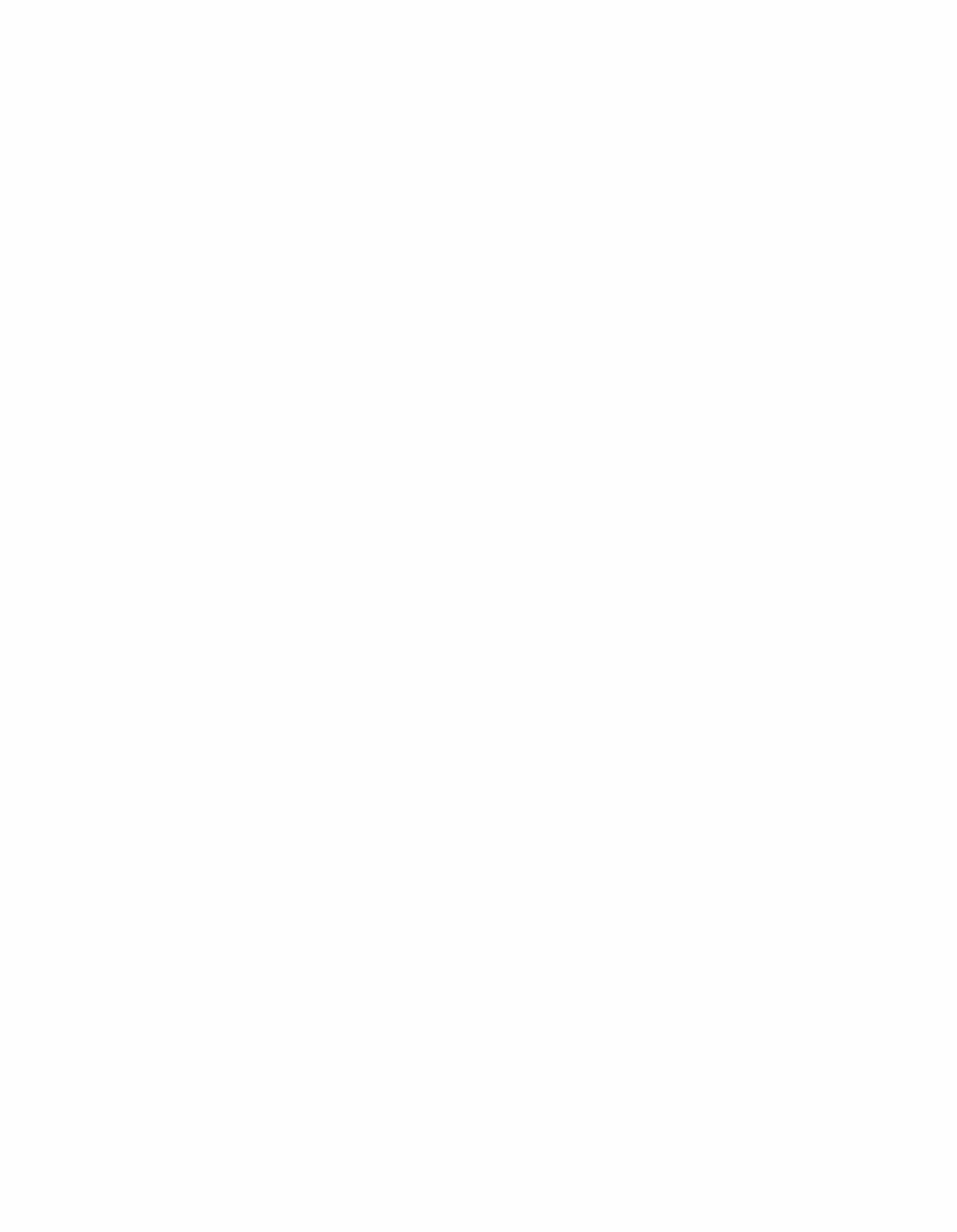# **Tigertalk!**

**ANNOUNCEMENTS AND NEWS FOR THE ONC COMMUNITY PUBLISHED FOR EACH SCHOOL WEEK BY THE DEAN OF STUDENTS COPY DEADLINE 11 :30 A.M. MONDAY**

**Tuesday, March 7> 1978**

## CHAPEL FOR THE WEEK:

We are looking forward to a marvelous spring revival. Our chapel services this week will be Tuesday, Wednesday, Thursday, and Friday. Our evangelist is Rev. Manuel Chavier from New Bedford, Massachusetts, where he has pastored the Portuguese Church of the Nazarene for nearly 30 years. Our song evangelist is Mr. Gary Haines from Colorado Spring, Colorado. He is a graduate

°f the Nazarene Bible College. Mr. Haines was a professional nightclub entertainer for 14 years before he asked God to forgive him and offered God his life and talents.

## APES CLUB:

The APES Club will be sponsoring a computer dating service just in time for Twirp Week. Cost is 50c per person. Sign up in Ludwig 1p.m. to 6p.m. Wed., Thurs., and Fri.

## ATHLETIC DEPARTMENT:

Coach Ward would like to meet with all soccer team members and those interested in being on the team next year on March 9 at 3:30 p.m. in the up-stairs class room of the gym.

## CAREER CENTER:

Opportunities are now available for a top quality male college graduate or seniors approaching graduation, to apply for a pilot training through the air force officer training program. Contact the Career Center for more information.

#### COLLEGE BOOKSTORE:

Students please be informed that you should have your textbooks by now, since we are now in the process of returning overstock.

#### COLLEGE CHURCH:

College Church will be open 45 minutes before revival for all those wishing to pray.

## EDUCATION OFFICE:

G.R. E. Registration: Graduates or Seniors planning to meet a graduate school candidacy or admission deadline for submitting G.R.E. aptitude and/or advanced test scores can acquire a registration packet at the Education Office in Burke. Olivet is one of the regional testing centers for the April 22, 1978 testing date. For the April 22nd date, March 23 postmark is the penalty date for late registration. (\$4.00 additional charge), and registration closes March 29, 1978.

Teacher Education majors: G.R.E. and U.G.R.E. test date is March 13. Education majors at Burke 014 at 8 a.m. All others in the Library 007 at 2 p.m. 11-407-00 Special Education Practicum. Bourbonnais School could use several Junior or

Senior level Teacher Education majors to work under the supervision of a special education teacher with children having learning disabilities. One to four hours credit is available.

All student teaching applications for fall semester 1978 must be turned into our office no later than March 15. Any applications turned in after that date will not be processed and placements will not be completed. All applications for spring semester 1979 should be turned in as near that date as possible.

## FACULTY, STAFF, AND STUDENTS:

The opportunity is being extended to you to contribute to a memorial fund for Mrs. Venita Thomas, a nursing instructor who passed away May, 1977. This fund will facilitate the creation of an artistic memorial which will be displayed in Wisner Hall for Nursing Education. All contributions will be accepted by Martha Trent in the Bursar's Office, for direct deposit into the memorial fund.

#### GIRL'S SOFTBALL:

Practices will begin Tuesday, March 7 at 3:30 p.m. in the gym.

#### HEALTH OFFICE:

Dr. Hodges will see students by appointment on Tuesday, March 7 from 1:30 - 3:00 p.m. instead of Thursday, March 9. Allergy shots will be given at this time also.

## JOB OPPORTUNITIES:

Certified person wanted to do playground/lunch supervision. \$5.00 per hour, 2 hours a day. Contact Mr. Scott Flynn at 1-476-2594.

Day care worker wanted at Kiddie Kampus located in Bradley. Available to Junior elementary education students, afternoon work. Contact Linda Earleywine at 932-1865.

#### LOST AND FOUND:

Man's watch found in Hills Hall lounge. Claim at Resident Director's Office.

Western High School ring with the initials of JLH -- nickel-silver bracelet -- leather bracelet found in the gym. Claim at Athletic Department's secretary's office.

Man's timex watch found on fourth floor Burke. Claim at the English Department, fourth floor Burke.

## WANTED: VETERANS:

\*uii-time veteran students for work study contract to work at Illinois State Employment Service und<sub>er</sub> veteran administration auspices (\$662.50) Contact Ken Kurke at the Financial Aids Office, Friday from 1:30 - 3:00.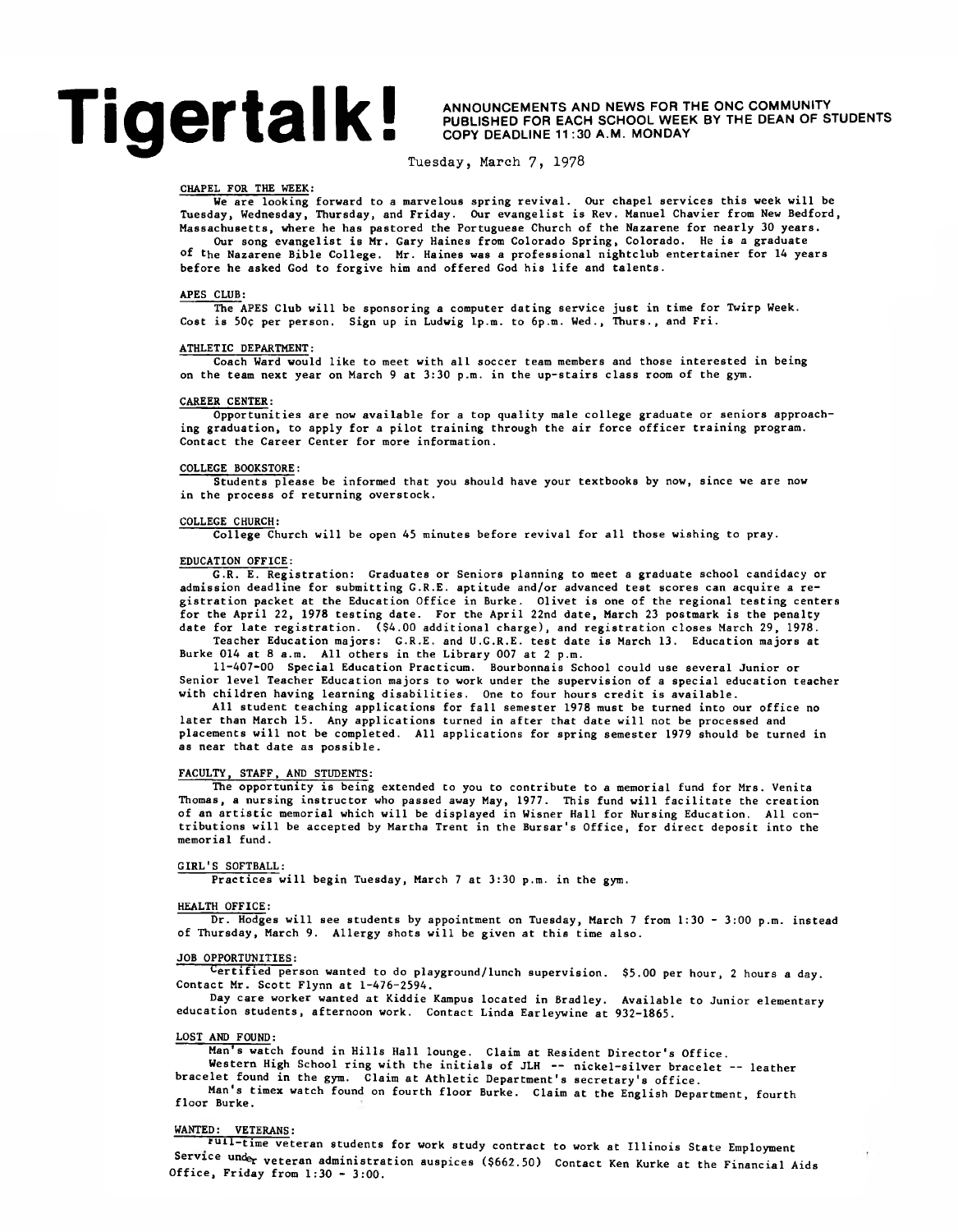# **Tigertalk**<br>**ANNOUNCEMENTS AND NEWS FOR THE ONC COMMUNITY**<br>COPY DEADLINE 11:30 A.M. MONDAY

**PUBLISHED FOR EACH SCHOOL WEEK BY THE DEAN OF STUDENTS COPY DEADLINE 11:30 A.M. MONDAY**

Tuesday, April 18, 1978

## CHAPEL FOR THE WEEK

Tuesday and Wednesday: Rev. Ivan Roberts and Rev. Wayne Brown

#### Thursday: NO CHAPEL

We welcome Ivan Roberts and Wayne Brown to our campus representing the Department of Home Missions of the Church of the Nazarene. Rev. Roberts is pastor of the Baltimore, Maryland Inner City Church and Rev. Brown is pastor of the Montwood Church of the Nazarene, El Paso, Texas. These men will be in Ludwig Center to talk with our students concerning working this summer in some of the inner cities.

### AWARE

On April 26, there will be prayer and fasting for West Germany. There will also be a food fast for students and faculty and staff wishing to help financially on Wednesday, April 26. Sign your name to the sign-up sheet this week beginning Wednesday night. Please pray for West Germany that they may have a place to worship. For more information, please contact the AWARE office.

## DEAN OF COLLEGE

42-484 (Cellular Biology) has one other three hour session to be arranged for lab.

## EDUCATION OFFICE

Preregistration, Thursday, April 20 schedule: Education majors meet in Wisner, Room 154 Seniors - 8:00; Juniors - 10:30; Sophomores - 1:30. Your advisors will be there to answer any questions.

## FINANCIAL AIDS

All students who are receiving VA educational assistance and have not requested certification for the Summer Session (s) must do so at the Office of Financial Aids by May 1st. Those who are not planning to attend the Summer Sessions may request early certification for the Fall 1978 Semester by requesting an advance payment at the Office of Financial Aids from May 7 to August 1, 1978.

### HOME EC DEPARTMENT

There will be a demonstration on silk flowers held in the Home Ec Dept, on April 24, Monday at 7p.m. There will be a small fee of \$1.00 for members and SI-50 for non-members. Refreshments will be served.

#### LOST AND FOUND:

Ring found in Goodwin Hall. Call Beth to claim at 6729. Two set of keys found. Claim at Dean of Students Office.

## JOB OPPORTUNITY:

Full-time Youth and Music Minister wanted. Contact Dewey Wise at 237 Ave. F.S.W, Winter Haven, FL 33880. Or call 813-293-0690, Church and 813-29302979, Home.

Youth Minister wanted. Contact Rev. H. L. Wood, 18945 Frazho Road, Roseville, MI 48066. Or call 313-777-1207, Home and 313-778-5010, Church.

Pick-up truck driver and handy-man at the Standard Fertilizer Plant, Manteno. Contact Dan LeSage at 468-6121.

Full-time Music and Youth Director starting September. Contact Kev. Charles Mann, United Methodist Church, P.O. Box 40, Dwight, Illinois or call 815-584-3420.

Couple wanted for Youth, Bus, and Music Ministry. Contact Rev. Milton Hoose, 1716 N. Broadway, Hastings, MI 49058 or call 313-945-5065 or 313-945-9734. Housing and Utilities provided.

Industrial nurse position open immediately on the second shift for Roper Outdoor Products. Contact Roper's personnel department or call 937-6384 and ask for S.K. Phariss. Roper Outdoor Products, Bradley, Illinois 60915.

Young man or couple wanted for Music and Youth Ministry at the Shelbyville, Illinois Church of the Nazarene. Contact the Dean of Students Office if interested.

### CAREER CENTER

Career Expo '78 will be Thursday, May 4 from 7p.m. - 9p.m. at Kankakee County Fairgrounds. It is an excellent opportunity for students to receive information about careers in which they are interested. One hundred careers will be involved.

## ONC STAGE BAND CONCERT

The O.N.C. Stage Band will be giving their concert in Chalfant Hall Thursday, April 20 at 8 p.m. Tickets will be sold in advance at Ludwig and also at the door. It will be an exciting night. Come see for yourself.

## NIELSON - BROSTOFF CONCERT

Friday, April 21 Stephen Nielson, piano and Arnold Brostoff, violin appears as soloist with the string players from the Chicago Symphony Orchestra. It will feature Mozart's Eine kleine Nachtmusik music and the Mendelssoh double concerto by violin and piano in D minor The program will start at 8:00 p.m. in Chalfant Hall. Olivet is very privileged to have such distinguished music from the world famous Chicago Symphony Orchestra. It will mark the last orchestral appearance by Stephen Nielson as Olivet's artist in residence.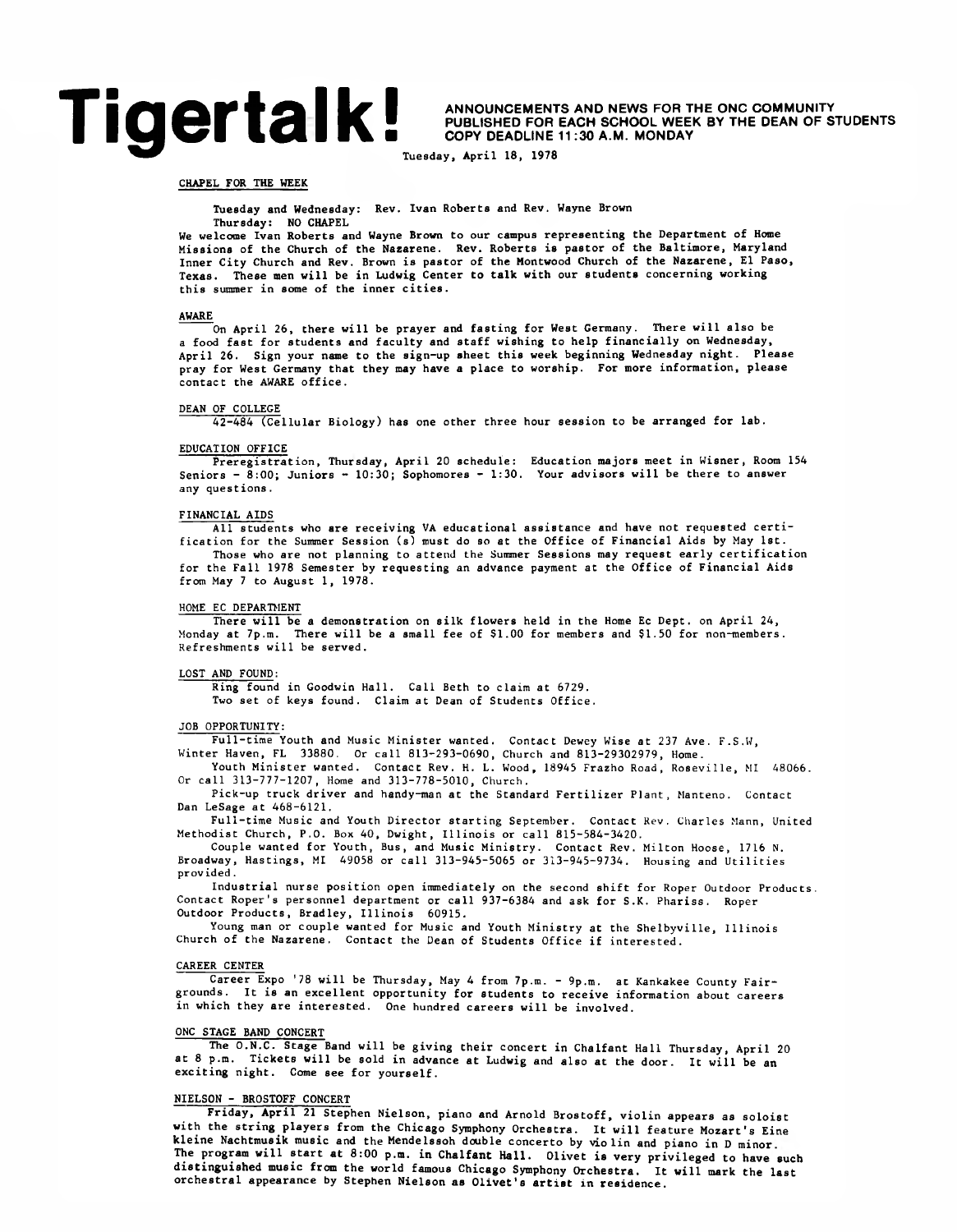PARENT WEEKEND MRA and WRA is sponsoring our annual Parent Weekend April 21, 22, and 23. *V4* would like to invite all the students of ONC to get involved with Parent Weekend even if your parents are unable to attend. The weekend will be packed full of many fun and interesting activites.<br>Friday  $-$  Varsity Baseball Game Varsity Baseball Game Concert by Stephen Nielson and members of Chicago Symphony Orchestra Ice Cream Social Saturday - Football Team vs. Basketball Team in a Baseball Game - 2p.m. Town and Country Art Show Open dorm and Academic Buildings Men's Varsity Tennis Match - 10:00 a.m. Planetarium Shows Wind Ensemble Concert in the Quad  $-3:00$  p.m. Women's Varsity Softball Game - 12:00 p.m. Saturday night Buffet Dinner - 7:00-8:30 p.m. Churchmen Quartet's Farewell Concert - 9:00 p.m. Sunday - Prayer Breakfast - 8:00 a.m. Church All activities above are free to WRA-MRA members, but you must pick up a ticket in advance. For non-members and parents the prices are as follows:<br>Ice cream Social **Parents: \$1.25** Students: \$1.00 Ice cream Social Parents: \$1.25<br>Buffet 5.25

Buffet 5.25 3.00 plus meal & No. Prayer Breakfast 3.50 1.50 ,, ,, ,, Churchmen Quartet Concert

We would like to emphasize the importance of getting your tickets early, because we are expecting a large crowd and there are limited tickets available. Tickets are on sale in Ludwig Center. No tickets will be sold at the door for the Buffet or Prayer Breakfast, they must be purchased in advance. No personal checks will be accepted.

The Churchmen Quartet's Farewell Concert is simply what it says, it will be their last concert given this year. So let's show them how much we have appreciated their ministry at ONC by giving them a large attendance at their concert.

### REGISTRAR'S OFFICE

Preregistration for summer and fall semester is scheduled to begin Thursday, April 20. Once your course schedule is approved by your advisor, submit it to the registrar according to the following schedule:

| April 20-25    | - Persons who have already earned 58 or more hours. |  |  |  |  |
|----------------|-----------------------------------------------------|--|--|--|--|
| April 26-May 1 | - Persons who have already earned 25 or more hours. |  |  |  |  |
| May $2-5$      | - Persons who have earned less than 25 hours.       |  |  |  |  |

No classes are scheduled for Thursday, April 20, in order that all persons may have an opportunity to meet with their advisor for the purpose of preregistration process. Be sure to make arrangements to meet your advisor on this date. All professors will be in their offices on Thursday for advising purposes. Students should check with the appropriate department chairpersons to learn whether the department is conducting group meetings with persons in their major.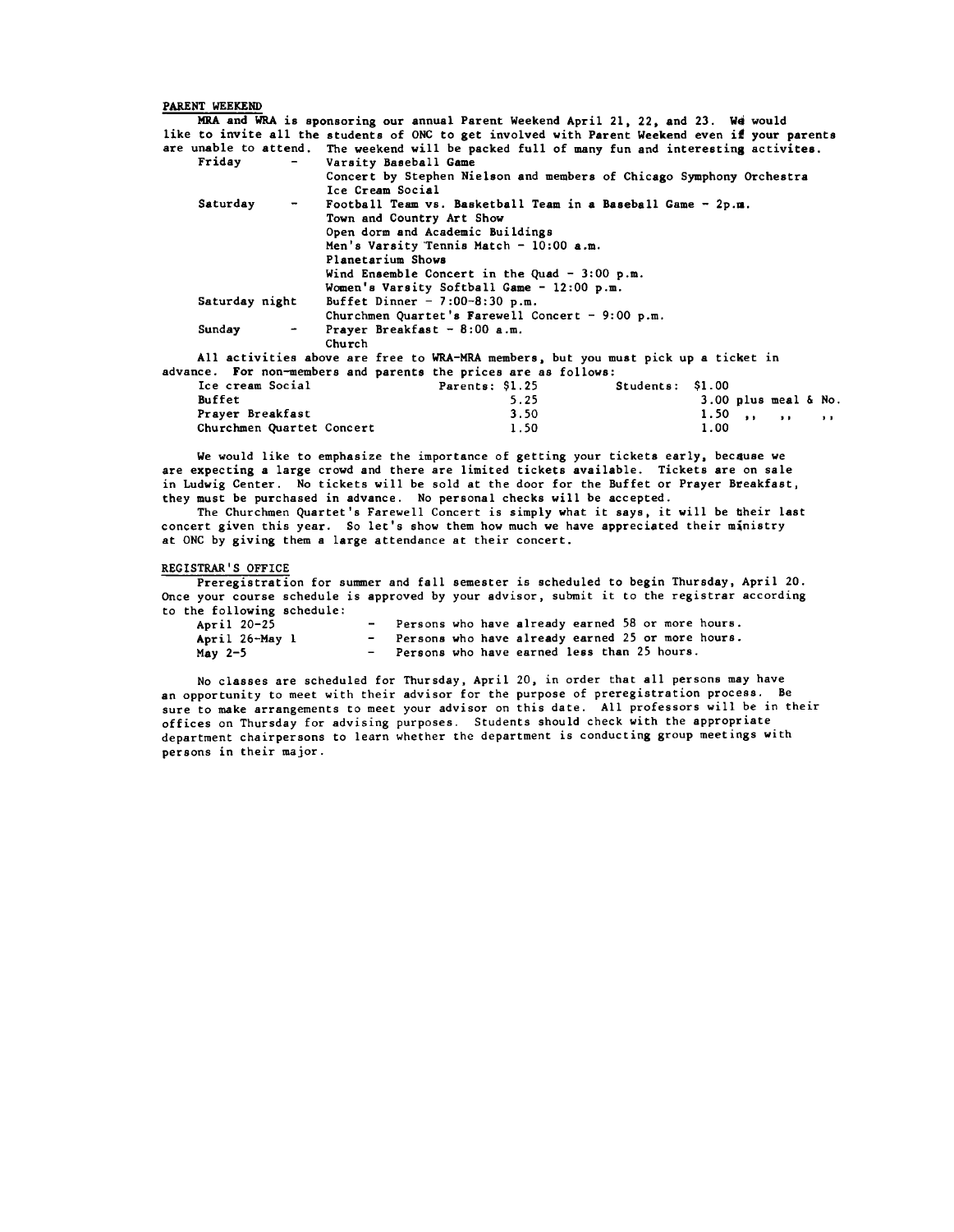## **Tigertalk ANNOUNCEMENTS AND NEWS FOR THE ONC COMMUNITY**<br>COPY DEADLINE 11:30 A.M. MONDAY

PUBLISHED FOR EACH SCHOOL WEEK BY THE DEAN OF STUDENTS COPY DEADLINE 11 :30 A.M. MONDAY

Tuesday, May 2, 1978

CHAPEL FOR THE WEEK:

Wednesday and Thursday: Rev. Tom Hermez, Executive Secretary of Christian Holiness Assoc.

ASSOCIATED STUDENT GOVERNMENT:

Tuesday: Rev. Dallas Mucci

Class elections will be held May 10, You may pick up petitions Tuesday, Wednesday, and Thursday in the A.S.G. Office.

DEAN OF THE COLLEGE:

| F              |         | s  | $13 - 10101$   | Intro. to Psychology                    | 3              | 1:55                      | MWF                             | Knight            | A201        |
|----------------|---------|----|----------------|-----------------------------------------|----------------|---------------------------|---------------------------------|-------------------|-------------|
| F              |         | s  | 13-202 01      | Educational Psychology                  | 4              | 1:55                      | <b>MWF</b>                      | Walls             | A301        |
| $\mathbf F$    |         | s  | $14 - 11403$   | Swimming (W) BL I & BL III              | 号              | 1:55                      | T H                             | Staff             |             |
| F              |         |    | $14 - 10900$   | Soccer BL I                             | 马              | 1:55                      | MW                              | Staff             |             |
| F              |         | s  | 14-131 01      | Tennis $(W)$ BL I & IV                  | $\mathbf{1}$   | $10:40 - 12:20$           | T H                             | Doenges           |             |
|                |         | s  | $14 - 13102$   | Tennis $(W)$ BL I                       | $\mathbf{1}$   | $1:55 - 3:30$             | MW                              | Doenges           |             |
|                |         | s  | 14-471 00      | Org. and Adm. of P.E. BL III            |                | $7:30 - 9:10$             | MWL                             | Wilson            | <b>B193</b> |
| F              |         |    | 32-353 00      | American Lit.                           | 3.             | 1:55                      | <b>MWF</b>                      | Finger            | A403        |
|                |         | S. | 42-070 01      | Ecology Lab $(+ 2 hr. TBA)$             |                | $2:20 - 3:40$             | T                               | Fulton            | R012        |
| F              |         | s  | $45 - 02503$   | Basic Lab                               |                | $9:45 - \overline{11:45}$ | $\frac{\mathbf{F}}{\mathbf{M}}$ |                   | <b>B116</b> |
| F              |         |    |                | 45-051 01 Fortran Lab                   |                | $9:45 - 11:45$            |                                 |                   | <b>B116</b> |
| F              |         | s  | 45-131 00      | Alegebra & Trig                         | 4              | 8:35                      | <b>MTWF</b>                     | Vail/Staff        | R102        |
| $\bf F$        |         | S. | 51-115 03      | English Bible                           | 5.             | 10:40                     | $M-F$                           | Woodruff/DeanA302 |             |
| F              |         |    | 51-115 05      | English Bible                           | 5.             | 1:55                      | $M-F$                           | Culp/Lyons        | A302        |
|                |         | S. | 51-459 03      | Bible and Life                          | $\mathbf{2}$   | 12:50                     | T H                             | Dean              |             |
|                | Added S |    | 51-651 00      | Biblical Introduction                   | 3              | <b>TBA</b>                |                                 | Lyons             |             |
|                | F Added |    | 54-115 00      | Fundamentals of Christ. Service         | 3              | 7:30                      | <b>MWF</b>                      | Ellwanger         | A208        |
| F              |         | s  | 54-223 02      | Christian Doctrine.                     | 5.             | 10:30                     | $M-F$                           | Benner/Ellwanger  |             |
|                |         | s  |                | 54-462 00 Evangelical Periection DL III | $\overline{2}$ | 8:35                      | $M-F$                           |                   | A301        |
| F              |         |    | 62-260 00      | Principles of Mgt.                      | 3              | 11:45                     | MWF                             | Armstrong         | A208        |
|                |         |    |                | 62-341 00 Business Statistics           | 3              | 11:45                     | <b>MWF</b>                      | MacKay            | A306        |
| F<br>F         |         |    | 65-121 01      | U.S. History Survey                     | 3              | 12:55                     | <b>MWL</b>                      | Stocks            | W137        |
| $\mathbf F$    | J       | s. |                | 67-232 00 Marriage & the Family         | $\mathbf{3}$   | 12, 50                    | <b>MWF</b>                      | Nielson           | A302        |
| $\overline{E}$ |         |    | $67 - 374$ 01  | World Food Problems                     | 3              | 8:35                      | MWF                             | Hayes             | R204        |
|                |         |    | Summer School: |                                         |                |                           |                                 |                   |             |
|                |         |    |                | 22-221 00 Ceramics Studio I             | 3              | $10:30 - 1:50$            | <b>MWF</b>                      | Collins           |             |
|                |         |    |                |                                         |                |                           |                                 |                   |             |

42-484 Cellular Biology has one other three hour session to be arranged for lab.

## FUND FOR VENITA THOMAS:

A fun for an artistic memorial in honor of Venita Thomas, former nursing faculty member who passed away May, 1977, has been established. Professor Collins has agreed to create such an endeavor, which will be placed in Wisner Hall for Nursing Education. Contributions will be accepted at the Bursar's Office until May 15.

HOUSING SIGN-UP SCHEDULE:

Tuesday, May 2 - Juniors

Monday, May 8 - Sophomores and second semester freshmen.

## JOB OPPORTUNITIES:

Sixth grade and basketball teachers wanted. Contact Mr. Wikle at St. George School at 933-1503.

Child care and light house work for two young children, good salary, room, T.V., bath. One hour from New York City. Contact Mrs. R. Keppler, Cedar Hill Road, Bedford, NY 10506

Teacher Assistant in the mathematical sciences department at Ball-State University. Contact the Career Center at Olivet.

## MUSIC DEPARTMENT:

Male singer needed for a gospel trio. Weekends only. Call after 5:00 p.m. at 815-436-7898.

There will be a student recital in Reed Auditorium on Wednesday, May 2 at 4:00 p.m. Vicki Steed, pianist, will present her Senior Recital in Reed Auditorium on Tuesday, May 9 at 7:00 p.m.

### ONC LADIES BOOK SALE:

Needs all types of used books, children and adults, no magazines. There will be drop boxes in Ludwig Center foyer and on each floor of Burke. This sale will be on May 6 from 10 a.m. to 3 p.m. on the lawn by Ludwig. This coincides with the ladies luncheon on that day. Be sure to stop and browse around the tables. For further information call 933-9532.

## PREREGISTRATION SCHEDULE:

May 2-5 - Persons who have earned less than 25 hours.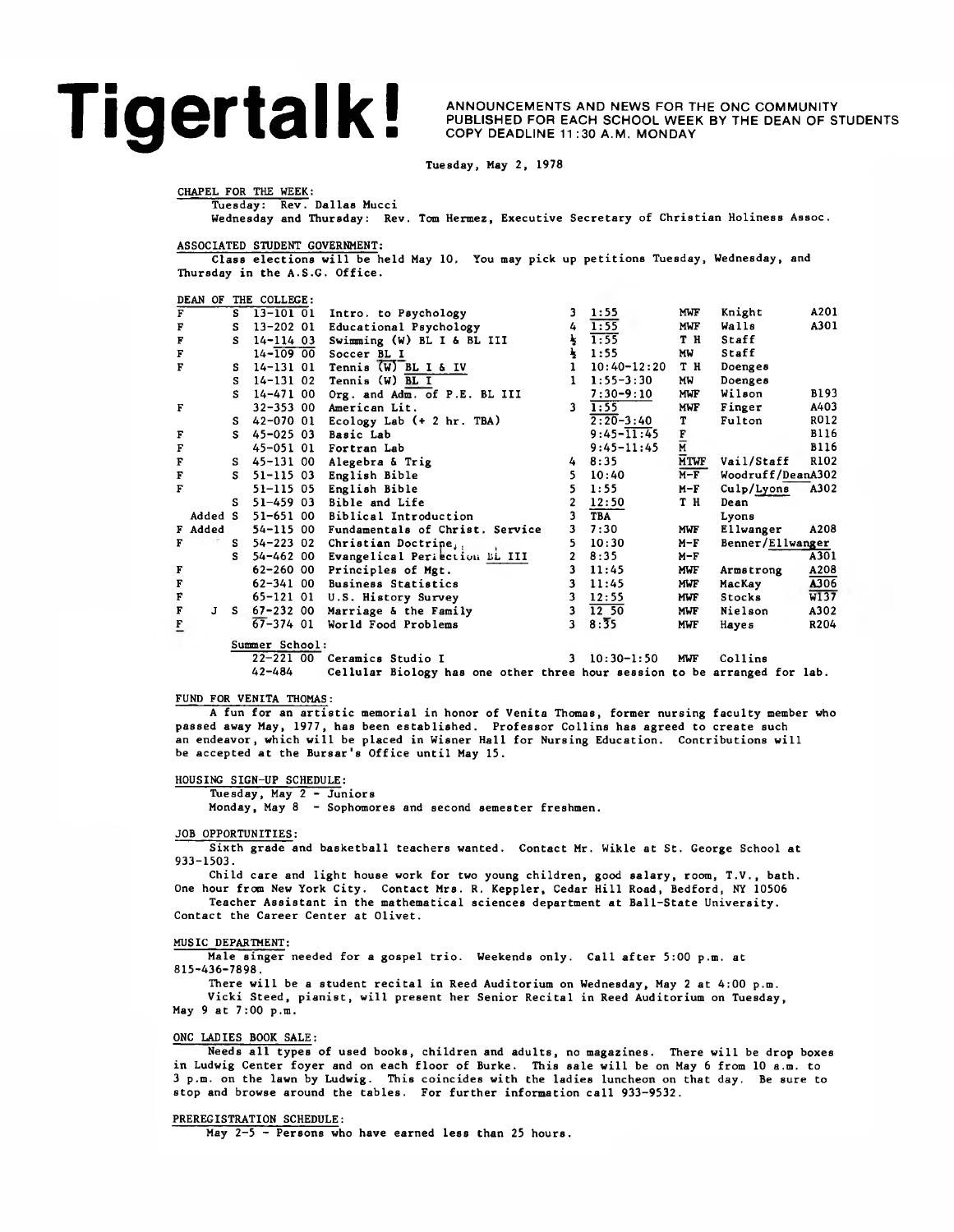## PSYCHOLOGY, SOCIAL WELFARE, & SOCIOLOGY MAJORS AMD MINORS:

Mr. Robert Miller, State Executive Director for Ohio Association for Retarded Citizens, will be on campus May 15 beginning at 11 a.m. to interview seniors interested in a position for next year. He will be in Ludwig Center in the Faculty Lounge. He is interested in Psychology, Sociology, and Social Welfare majors and minors. If you are interested in this area of human services, you are welcome also. Call the Career Center for appointments.

### SOCIAL COMMITTEE:

Sign up for the annual All-School Talent Contest is being held now through May 4 in Ludwig Center. If you have any talent you could win a 10-speed bike, television, tape recorder, etc. Any student is eligible.

### SPIRITUAL LIFE:

Honeytree, a Christian folksinger, will be appearing in Chalfant Hall on Tuesday night, May 9, at 8:00 p.m. Tickets are \$1 in advance or \$1.50 at the door. Tickets will go on sale on May 1. For more information call the Spiritual Life office at 5210.

### WOMEN'S RESIDENCE ASSOCIATION:

Nominations for WRA Council are open now through Thursday, May 4. The offices open are President, Vice - President, Sr. Class Representative, Jr. Class Rep., and Soph. Class Rep. Any woman resident student wishing to be considered for the ballot must submit a written statement of intention to run and qualifications to box #78 by Thursday, May 4.

## ART DEPARTMENT:

Two displays of paintings are on exhibit through Thursday of this week, May 4. Mrs. Cheryl Gennaro, a senior at Olivet has paintings on display in Ludwig Center Formal Lounge. She has done Olivet posters for homecoming, and participated in many art shows in this area, plus judging at several public schools.

Mrs. Marie Weaver, a junior at Olivet lrom Momence, has watercolors of local scenes on display in the Art Department, Ground Floor of Burke Hall until Thursday. She is a graduate of the American Academy of Art in Chicago, and has paintings on display at the Hoosegow Gallery in Momence.

### WOMEN'S TRACK CLUB:

...now has a 4-4 season record, with one meet to go. Members are urged to get involved in this last meet to help us have a winning first season. Practice will be each evening at 6:00 except on Wednesday at BBCHS track field. On Wednesday practice will be at 5:30. For more information, contact Mary Beth Leatherman at 6750.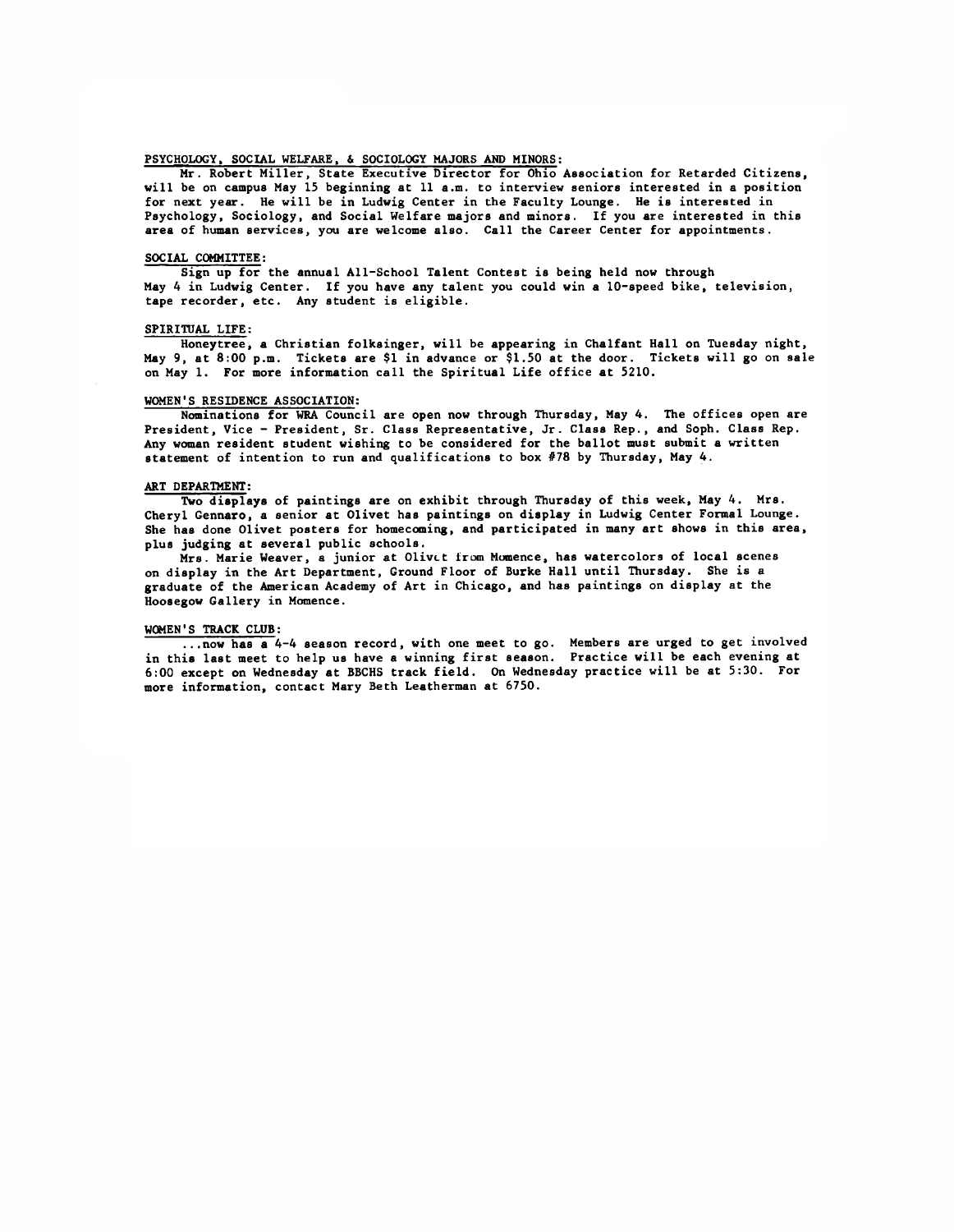## | | ■ | | 4 I ■ % ■ COPY DEADLINE 11 :30 A.M. MONDAY

ANNOUNCEMENTS AND NEWS FOR THE ONC COMMUNITY<br>PUBLISHED FOR EACH SCHOOL WEEK BY THE DEAN OF STUDENTS **EXECUTE: ANNOUNCEMENTS AND NEWS FOR THE ORD COMMUNITY** 

Tuesday, May 16, 1978

CHAPEL FOR THE WEEK:

Tuesday: Awards Day

Wednesday: Senior Chapel<br>Thursday: Investiture D Investiture Day

We are thankful for the wonderful chapel services we have had this school year. The cooperation

from everyone has been superb. Thank you for all that you have done in making chapel a success this school year.

## DEAN OF THE COLLEGE:

FINAL EXAMS - At the professors discretion, seniors may be exempt from the final exam in a particular course. However, exemption does not mean dismissal from the last week of classes. Since there is no longer a formal exam week the last week of the semester is in fact the last week of classes. Exams may be given at any time during the last week of classes, May 22-26.

| F                           | s  | 13-101 01     | Intro. to Psychology            | 3              | 1:55                      | <b>MWF</b>                | Knight                     | A201        |
|-----------------------------|----|---------------|---------------------------------|----------------|---------------------------|---------------------------|----------------------------|-------------|
| F                           | s  | $13 - 20201$  | Educational Psychology          | 4              | 1:55                      | MWF                       | Walls                      | A301        |
| $\mathbf F$                 | s  | $14 - 114$ 03 | Swimming (W) BL I & BL III      | ł              | 1:55                      | T H                       | Staff                      |             |
| $\mathbf F$                 |    | $14 - 10900$  | Soccer BL I                     | Ł              | 1:55                      | MW                        | Staff                      |             |
| $\overline{\textbf{F}}$     | s  | $14 - 13101$  | Tennis (W) BL I & IV            | 1              | $10:40 - 12:20$           | T H                       | Doenges                    |             |
|                             | s  | $14 - 13102$  | Tennis (W) BL I                 | 1              | $1:55 - 3:30$             | MW                        | Doenges                    |             |
|                             | s  | 14-471 00     | Org. & Adm. of P.E. BL III      |                | $7:30 - 9:10$             | MWF                       | Wilson                     | B193        |
| $\mathbf{F}$                |    | $32 - 35300$  | American Lit.                   | 3              | 1:55                      | MWF                       | Finger                     | A403        |
|                             | s  | 42-070 01     | Ecology Lab $(+ 2 hr TBA)$      |                | $2:20-3:40$               | T -                       | Fulton                     | R012        |
|                             | s  | $42 - 14000$  | Hygiene                         | $\overline{2}$ | 8:35                      | T H                       | Wittoff                    |             |
| F                           |    | $43 - 67300$  | Biochemistry                    | 3              | $7:00-9:45$ pm M          |                           | Ferren(graduate)           | R206        |
| F                           |    | $44 - 68600$  | Geophysics                      | 3              | <b>TBA</b>                |                           | Reams (graduate class R142 |             |
|                             | s  | 45-025 03     | Basic Lab                       |                | $9:45 - 11:45$            | F                         |                            | <b>B116</b> |
| F                           | s  | 45-051 01     | Fortran Lab                     |                | $9:45 - 11:45$            | $\overline{\overline{M}}$ |                            | B116        |
| F                           | s  | 51-115 03     | English Bible                   | 5              | 10:40                     | $M-F$                     | Woodruff/Dean              | A302        |
| F                           |    | 51-115 05     | English Bible                   | 5              | 1:55                      | $M-F$                     | Culp-Lyons                 | A302        |
|                             | s  | $51 - 45903$  | Bible & Life                    | $\overline{2}$ | 12:50                     | T H                       | Dean                       |             |
| Added S                     |    | 51-651 00     | Biblical Introduction           | 3              | TBA                       |                           | Lyons                      |             |
| F Added                     |    | $54 - 11500$  | Fundamentals of Christ. Ser.    | 3              | 7:30                      | MWF                       | Eliwanger                  | A208        |
| F                           | S. | $54 - 22302$  | Christian Doctrine              | 5.             | 10:30                     | $M-F$                     | Benner/Ellwanger           | A30         |
|                             | s  | $54 - 46200$  | Evangelical Perfection BL III 2 |                | 8:35                      | $M-F$                     |                            |             |
| F                           |    | $62 - 26000$  | Principles of Mgt.              | 3              | 11:45                     | MWF                       | Armstrong                  | A208        |
| F                           |    | $62 - 34100$  | <b>Business Statistics</b>      | ٦              | 11:45                     | MWF                       | MacKay                     | A306        |
| $\mathbf F$                 |    | $65 - 12101$  | U.S. History Survey             | 3              | 12:55                     | MWF                       | <b>Stocks</b>              | W137        |
| $\mathbf F$<br>$\mathbf{J}$ | S. | $67 - 23200$  | Marriage & the Family           | 3              | 12:50                     | MWF                       | Nielson                    | A302        |
| $\frac{F}{F}$               |    | $67 - 374$ 01 | World Food Problems             | 3              | 8:35                      | <b>MWF</b>                | Hayes                      | R204        |
|                             |    | $68 - 49500$  | Soc. of Religion                |                | $3 \quad 12:50$           | MWF                       | B. Granger                 | A308        |
| F Added                     |    | $42 - 045$ 05 | Human Anatomy & Physiology Lab  |                | $5:10-7:10$ <sub>pm</sub> |                           |                            | R024        |
| SUMMER SCHOOL:              |    |               |                                 |                |                           |                           |                            |             |
|                             |    | $22 - 22100$  | Ceramics Studio I               | 3.             | $10:30-1:50$              | MWF                       | Collins                    |             |
|                             |    | 42-121 00     | General Zoology Session II      | 5.             | $8:00 - 12:00$            | $M-F$                     | Fulton July 17-Aug. 18     |             |

42-484 Cellular Biology Lab 3 Session II

CANCELLED FOR JANUARY TERM:

33-323 88 Sel. Reading in Scientific German

HEALTH OFFICE:

Dr. Hodges will not be in the office for appointments on Thursday, May 18 or May 25.

## JOB OPPORTUNITIES:

Eureka Church of the Nazarene, Taylor, Michigan (near Detroit) is looking for a Minister of Music. Rev. Robert Milner will be on campus on Friday, May 19 to interview any interested people Make appointments in the Career Center.

Student nurse wanted for babysitting a six year old child. Call Mrs. McKinney at 933-3539.

MUSIC DEPARTMENT:

The Concert Singers will be presenting their Spring Concert in Wisner Auditorium tonight, May 16 at 7:00 p.m. Admission is \$1.00.

There will be a Student Recital Wednesday, May 17 at 4:00 p.m. in College Church.

Charles Dautermann, baritone, and Don Reddick, piano, will present their Senior Recital on Saturday, May 20 at 7:00 p.m. in Reed Auditorium

Jeff Lilienthal, percussionist, will present his Junior Recital in Reed Auditorium on Monday evening, May 22 at 7:00 p.m.